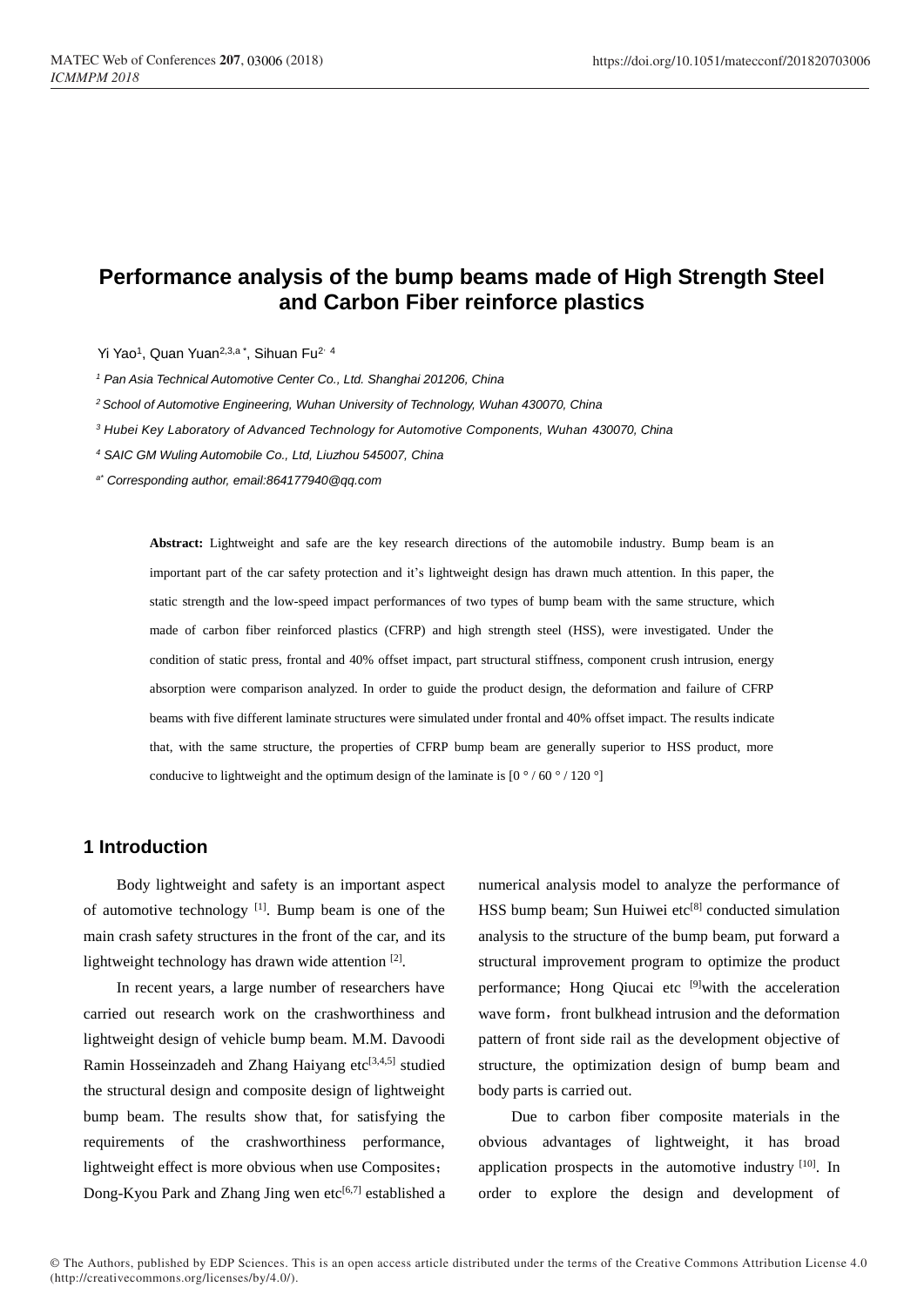lightweight bumper, this paper comparatively studied the crashworthiness of bump beam which made of CFRP and HSS, and simulated the performance of CFRP bump beam with different plies design, for reference in engineering design.

### **2 Set the constraints conditions**

The main analysis of this paper is the static load and the regular pattern of the low-speed crash of the same type of bump beam in different materials. Thus using a simplified model of the bump beam, the thickness is 3.34 mm. Based on experience and calculation, the mesh size is initially determined to be 10mm, while some key sections is controlled to 5mm.

The high strength steel is selected No. 20 material model from the LS-DYNA material library $[11]$ , the composite material selected carbon fiber material No. 54 model.

Collider intrusion can not exceed the allowable intrusion. In this paper, the size of the bump beam sets the maximum intrusion amount of the impact beam to be 50mm when the low-speed frontal impact, and the low-speed offset impact value should be 25mm.

In the static analysis, the loading on the red part is given a total of 8 points with a load of 200N at each point, while the yellow part shows the constraint. The point of the 6 degrees of freedom all constraints (as shown in Fig. 1 (a))and using the same constraints and loads for static analysis of two types of bump beams ,which made of high strength steel and carbon fiber composite. In low-speed frontal and 40% offset impact, in order to simplify the process of solving the problem, the following only select the bump beam system for analysis, extraction of bump beam and [energy-absorbing box](http://www.wanfangdata.com.cn/details/detail.do?_type=perio&id=xajtdxxb201710013) as the crash analysis object, set the boundary conditions of the bump beam 6 degrees of freedom constraints. And giving the collider a mass of 1200 kg and constraint the degree of freedom of rotation of the collider about these three axes (as shown in Fig. 1(b) and(c)). Set the crash speed  $4km / h$ , when occurred frontal impact; Under the condition of 40% offset impact, the collider crashed into the bump beam at a speed of 2.5 km / h.



**Figure 1** Constraints and Loads in three Conditions

(a): static load; (b) frontal impact; (c) 40% offset impact

## **3 Results and analysis**

### **3.1 Static Load Conditions**



**Figure 2** Maximum displacement cloud and stress distribution of CFRP bump beam

Due to the two materials are different, the stiffness is usually stress analysis, the results of larger errors. The general principle of equal stiffness to be analyzed, the maximum displacement as the research object for analysis. It can be seen from the Fig.2 that the maximum displacement of the HSS bump beam is 1.84 mm and the maximum displacement of the CFRP bump beam is 1.74 mm. Under the same constraint and load conditions, the CFRP bump beam not only reduces the weight by 64.12%, but also reduces the displacement.

#### **3.2 Frontal Impact**

Displacement comparision chart of high strength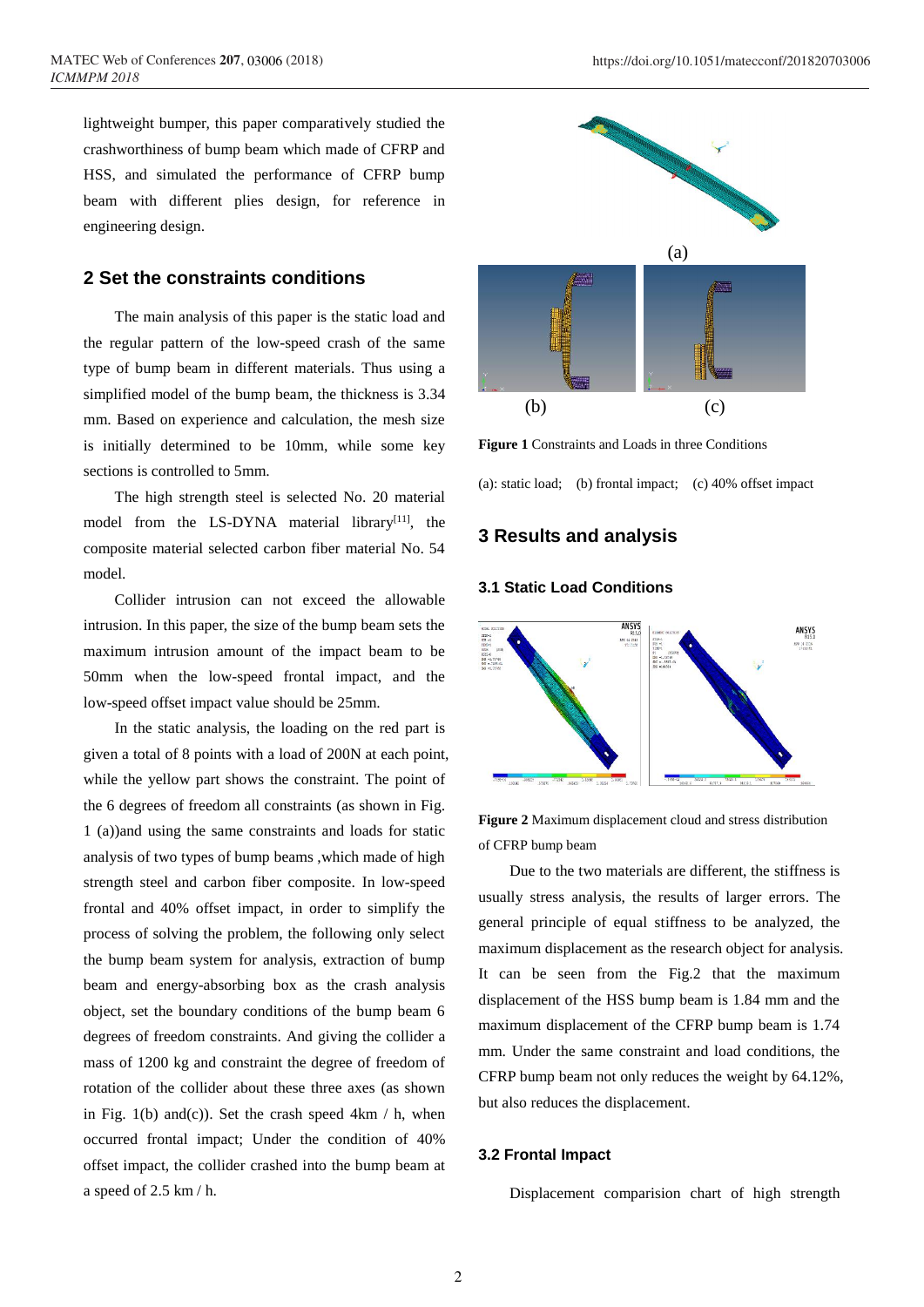steel bump beam and carbon fiber composite beam under frontal impact are shown in Fig.3. The maximum deformation of two kinds of bump beam are 44.35mm and 41.12mm respectively, which are less than the allowable displacement of 50mm and meet the requirements. However, the displacement of carbon fiber composite material smaller, more superior performance.



**Figure 3** Frontal Impact Displacement Comparison Chart

Fig.4 shows the variation of system energy under frontal impact conditions. The total energy of the system is equal to the initial kinetic energy of the collider being 550J and remains roughly the initial value during the collision. During the collision, the kinetic energy was continuously transformed into the internal energy of the system, about 42 ms, the internal energy of the two materials reached the peak values, respectively 548 J and 547 J. The proportion of total energy is roughly the same and with a small difference. Subsequently, the internal energy continued to decrease. At 90 ms , the elastic deformation of bump beam has basically recovered. The internal energy and kinetic energy were maintained at a stable value.

Although the energy curves of the two materials are almost the same, the numerical difference is small, but the quality of the carbon fiber composite material bump beam is far less than the high strength steel bump beam, resulting in large difference between specific energy absorption, as shown in Fig.5. The specific energy absorption of composite material is 109J / kg, while the high strength steel's specific energy absorption is only 50J / kg.



**Figure 4** Frontal Impact Energy Change Diagram(a)HSS; (b) **CFRP** 



**Figure 5** Frontal Impact of Two Materials Specific Energy Absorption Comparison Chart

#### **3.3 40% Offset Impact**



**Figure 6** 40% Offset Impact Displacement Comparison Chart

As shown in Fig.6, the maximum deformation of high strength steel bump beam and carbon fiber composite beam are 18.35mm and 20.92mm, respectively, which are less than the allowable displacement of 25mm, meet the requirements. But the deformation of carbon fiber composite material is slightly larger.

In 40% offset impact condition, the energy curves of various parts of the system over time are roughly the same as the frontal impact. The total energy of the system is equal to the initial kinetic energy of the collider is about 221J, and the value is basically maintained during the collision. During the collision, the kinetic energy was continuously transformed into the internal energy of the system, about 23 ms, the internal energy of the two materials reached the peak values, respectively 219 J and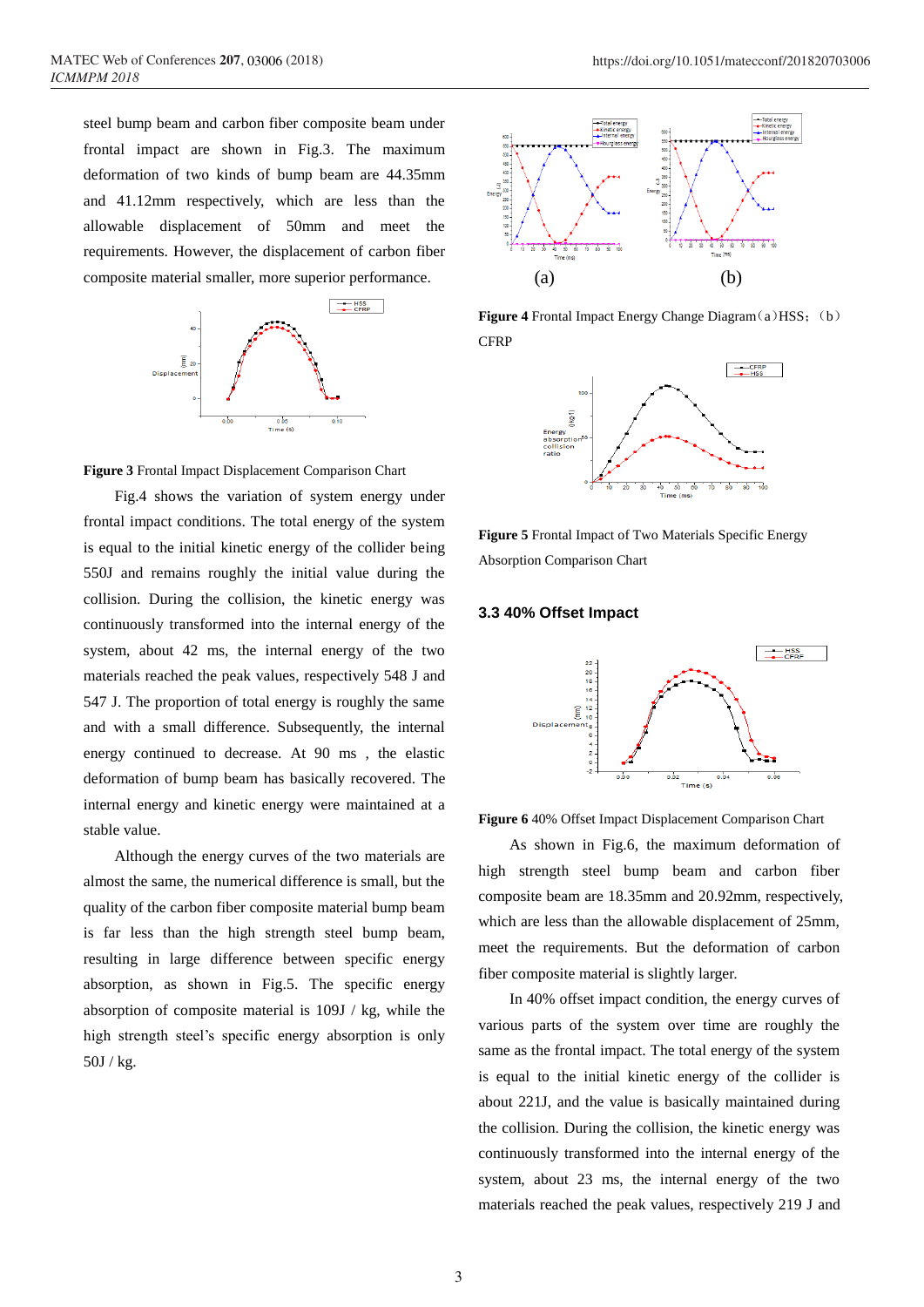218 J. The proportion of total energy is roughly the same, simultaneously, the energy of structure difference is minimal; Then, the bump beam system continuously changes back to the initial shape, and the internal energy decreases. At 43 ms of collision, the deformation of the bump beam disappears, and the internal energy and kinetic energy remain at a certain value. However, the specific energy absorption of carbon fiber composites is 42J / kg, higher than the specific energy absorption of high strength steel 21J / kg.

# **4 Stacking Design of CFRP Bump Beam**

Before analyzing the bump beam layer structure, the multi-structural analysis of static load condition determines a fixed laminate thickness to simplify the analysis process and avoid the complexity of the analysis process and increase the analysis time due to the change of the number of layers. In general, ply orientation of 0  $\degree$ carry axial load,  $\pm$  45 °carry shear loads, and 90 °carry lateral loads and control Poisson's ratio[12]. Therefore, according to the comparative analysis of the above two materials, under the condition that the number of layers of carbon fiber composite material is 20, applying constraint and load according to the different working conditions of the beam in accordance with the comparative analysis of the beam with high strength steel and carbon fiber composite material by changing stack sequence.

In this paper, selecting stack sequence are layer1  $[0^{\circ}/90^{\circ}]$ nt, layer2  $[0^{\circ}/60^{\circ}/120^{\circ}]$ nt, layer 3  $[0^{\circ}/90^{\circ}/45^{\circ}/-45^{\circ}]$ nt, layer4  $[45^{\circ}/-45^{\circ}]$ nt, layer 5  $[0^{\circ}/45^{\circ}/-45^{\circ}]$ nt.

In the frontal and 40% offset impact conditions, the maximum displacement and stress curve under five kinds of layer design, is shown in Fig.7 and Fig.8:



**Figure 7** Frontal and 40%Offset Impact Maximum Displacement Comparison Chart



**Figure 8** Frontal and 40%Offset Impact Maximum Stress Comparison Chart

From the comparison of the above graphs, we can see that for the maximum displacement, under the conditions of low-speed frontal and 40% offset impact, the maximum displacement changes little with stack sequence, except for the layer order 4 and the maximum displacement is smaller at  $[0^{\circ}/90^{\circ}]$ ,  $[0^{\circ}/60^{\circ}/120^{\circ}]$ and  $[0^{\circ}/45^{\circ}/-45^{\circ}/90^{\circ}]$ . For the maximum stress, under the low-speed frontal impact, the maximum stress of layer 4 hardly changes with stack sequence, and the maximum stress reaches the minimum under the layer of [45  $\degree$  / -45  $\degree$ ]. Under the condition of 40% offset impact, from the analysis results, it can be seen that the maximum stress of other lay-up sequences is basically the same except that the maximum stress of the layer of  $[0\degree/60\degree/$ 120 ° and  $[45 \degree / -45 \degree]$  are smaller. Therefore, the optimal lay-up order is  $[0 \degree / 60 \degree / 120 \degree]$ .

# **5 Summary**

(1) In the same structure, CFRP bump beam is superior to HSS bump beam in terms of static stiffness, crash intrusion, energy absorption and specific energy absorption to meet the performance requirements of the beam, and the quality is lighter.

(2) Among the various layer design schemes that meet the static stiffness and low-speed collision conditions, the optimal lay-up order is  $[0^{\circ}/60^{\circ}/120^{\circ}]$ .

### **References**

- 1. Society of Automotive Engineers of China. [Trace](https://www.amazon.cn/s?_encoding=UTF8&field-keywords=Trace%20Research%20on%20World%20Automotive%20Technology%20Development%20Lightweight&search-alias=books)  [research on world automotive technology](https://www.amazon.cn/s?_encoding=UTF8&field-keywords=Trace%20Research%20on%20World%20Automotive%20Technology%20Development%20Lightweight&search-alias=books)  [development \(lightweight\)](https://www.amazon.cn/s?_encoding=UTF8&field-keywords=Trace%20Research%20on%20World%20Automotive%20Technology%20Development%20Lightweight&search-alias=books) [M]. Beijing: Beijing Institute of Technology Press, (2013).
- 2. Z.G. An, Y.Y. Zhao, The structural strength design of the light weight of the car crash beam of